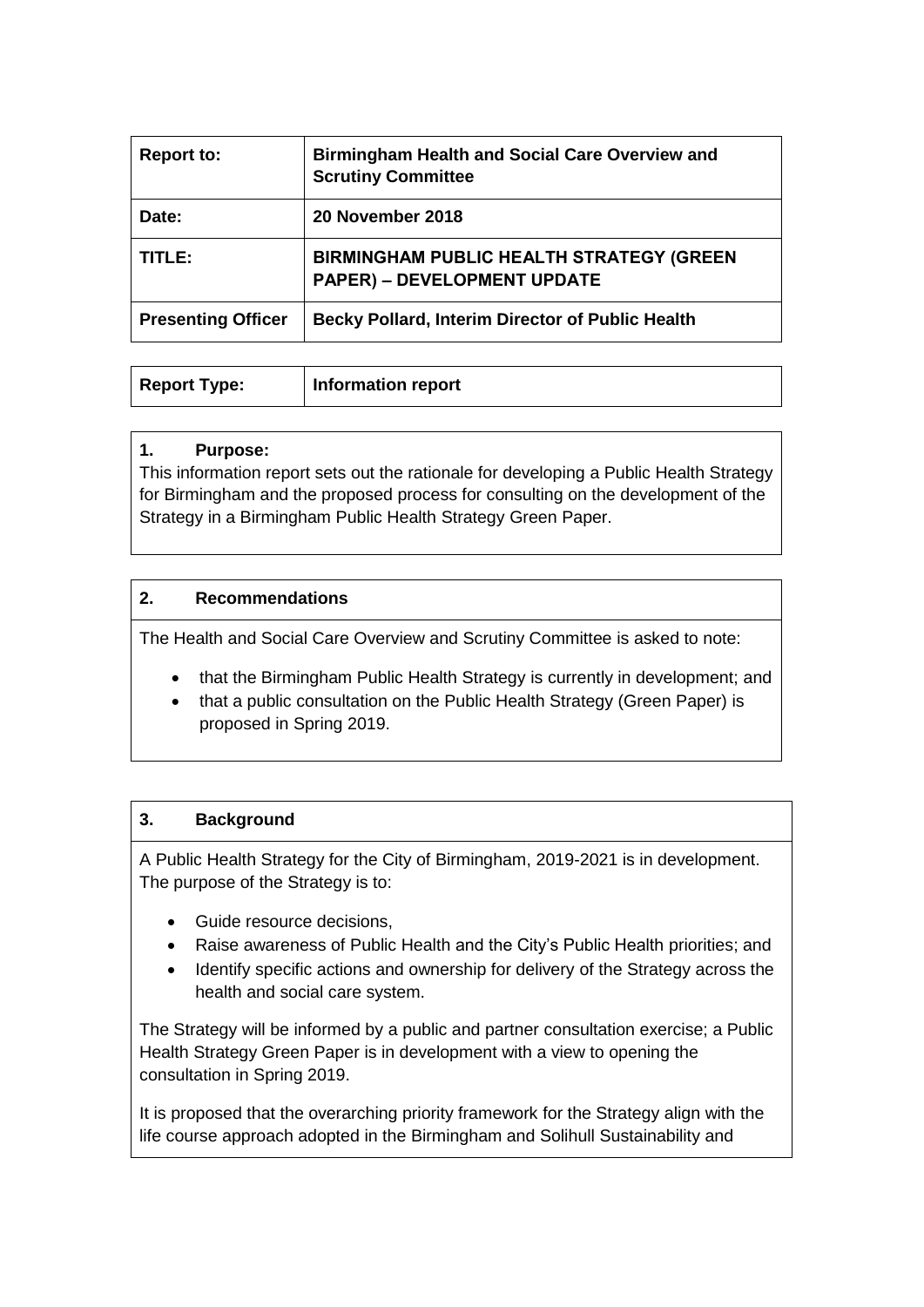Transformation Strategy (BSOL STP) and Birmingham City Council's top priorities. The priority framework for the draft Strategy therefore has the following headline priority areas:

- 1. Child health
- 2. Working age adults
- 3. Aging well
- 4. Healthy environment.

These priority areas are supported by the overarching commitment to:

- Address health inequalities; and to
- Maximise the public health gains from hosting the Commonwealth Games.

Within this framework a number of draft priorities have been selected for the basis of the Green Paper consultation (the latest draft, version 1.6, is attached to this report). These draft priorities have been selected as they are areas where:

- There is evidence of need in the JSNA (Joint Strategic Needs Assessment) i.e. because Birmingham is poorly performing in the PHOF (Public Health Outcomes Framework).
- There is significant evidence of poor health outcomes.
- Evidence based preventative interventions are available.

Prior to the launch of the consultation on the Public Health Strategy Green Paper, members of the Birmingham Public Health team will be meeting with the Council's Directorates; the Children's trust; the two Clinical Commissioning Groups (CCG's); and the two Sustainability and Transformation Partnerships (STPs) to ensure that suitable actions and targets are identified to allow progress against the proposed priorities.

The consultation on the Public Health Strategy Green Paper in Spring 2019 will seek views from the public, partners and relevant Overview and Scrutiny Committees on whether the proposed priorities are the right ones. The Public Health Strategy will be informed by the consultation findings; the final decision will be made via the Council's formal governance procedures.